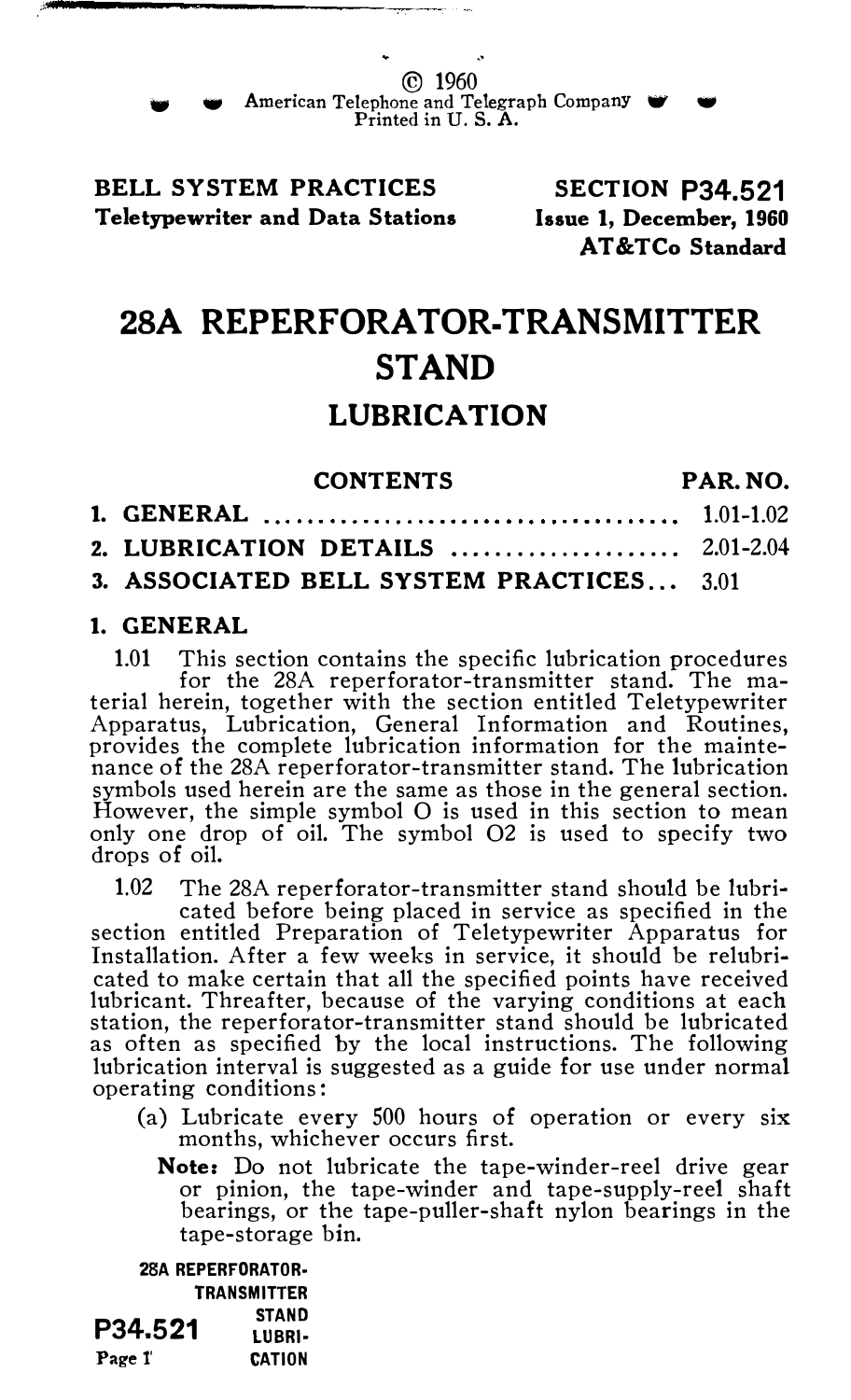### 2. LUBRICATION DETAILS

#### 2.01 Drive-shaft Assembly



「読み  $\mathcal{L}$ 

 $\ddot{\phantom{1}}$ 

 $\mathbf{r}$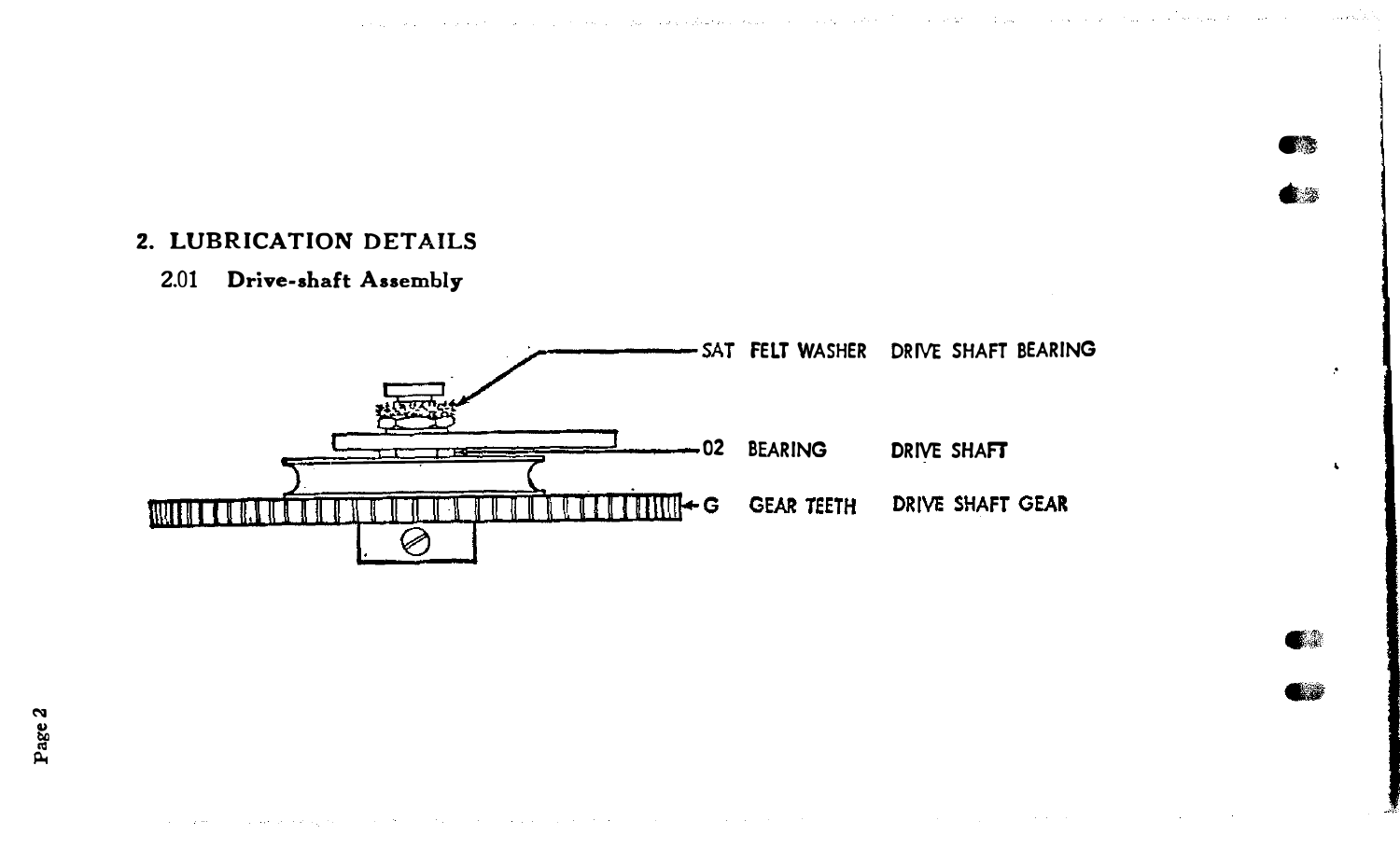#### Clutch-shaft and Intermediate-gear Assembly 2.02

 $\bullet$  $\bullet$ 

¥

 $\bullet$ 



LUBRI-CATION STAND 28A REPERFORATOR-<br>TRANSMITTER  $\alpha$ LC. 234<br>2 Pag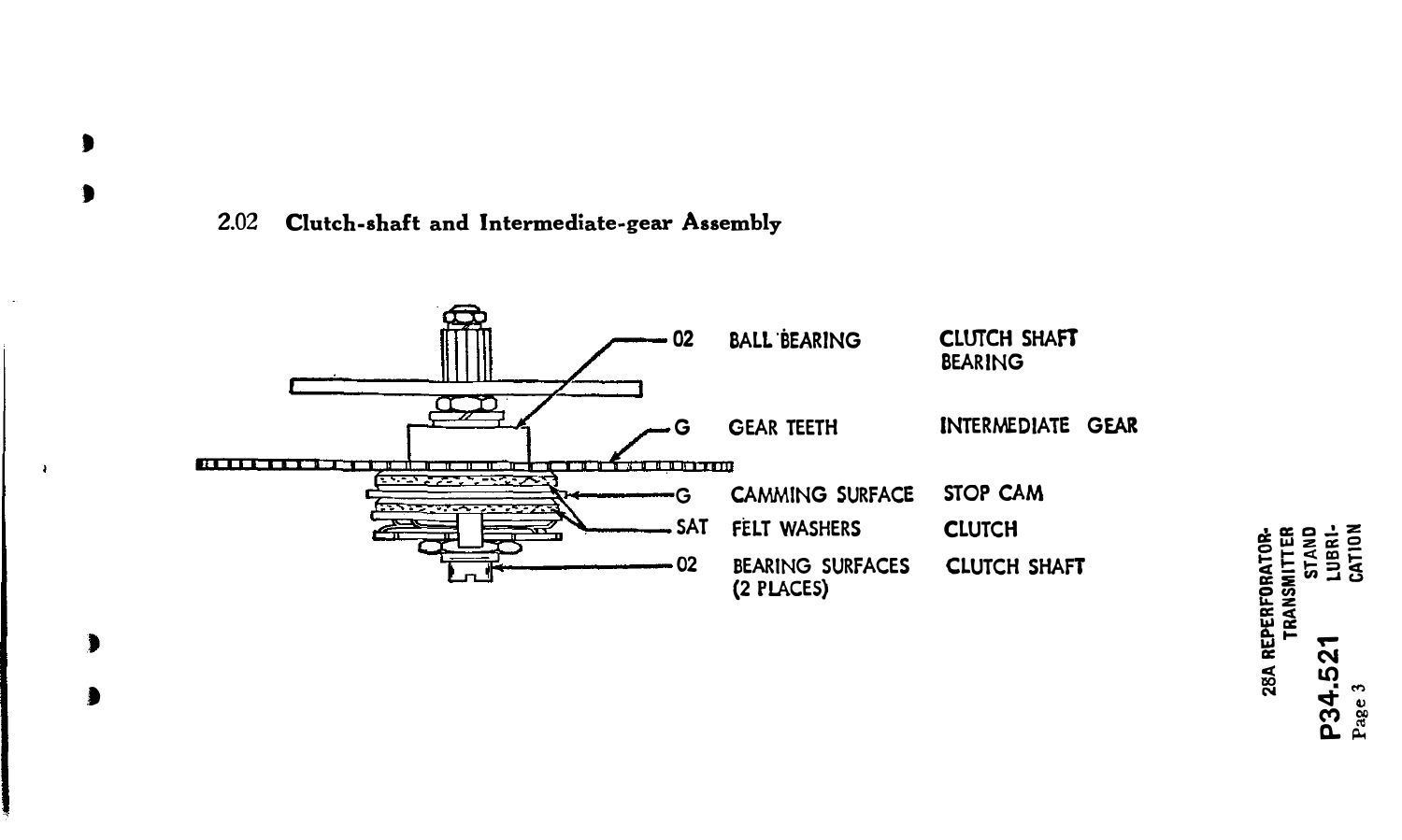**AB** 30

 $\sqrt{2}$ 

**BA** 



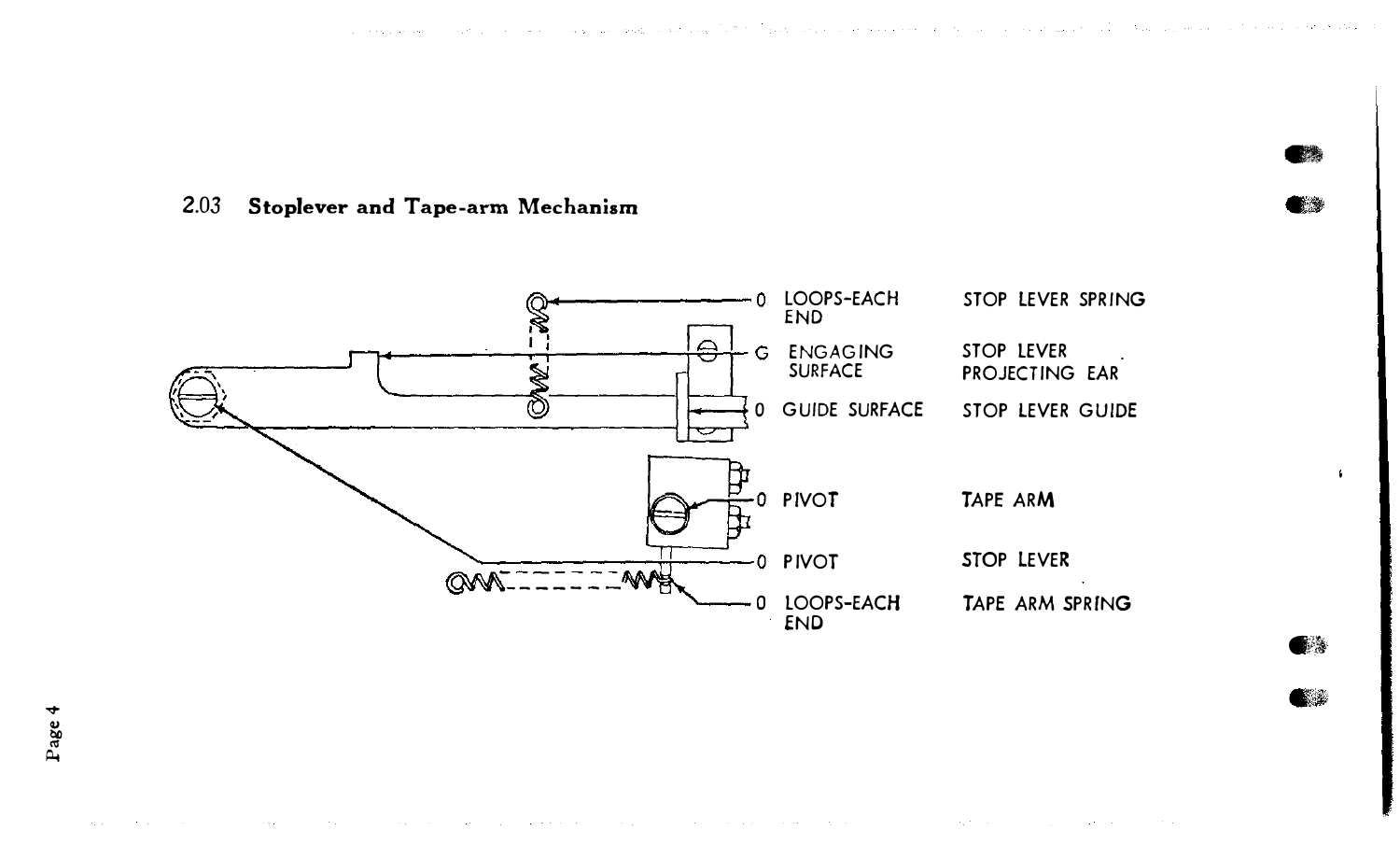

 $\bullet$  $\mathbf{a}$ 

 $\overline{a}$ 

D

 $\blacksquare$ 



28A REPERFORATOR-<br>TRANSMITTER<br>4.521 LUBRI-<br>e 5 P34.521<br>Page 5